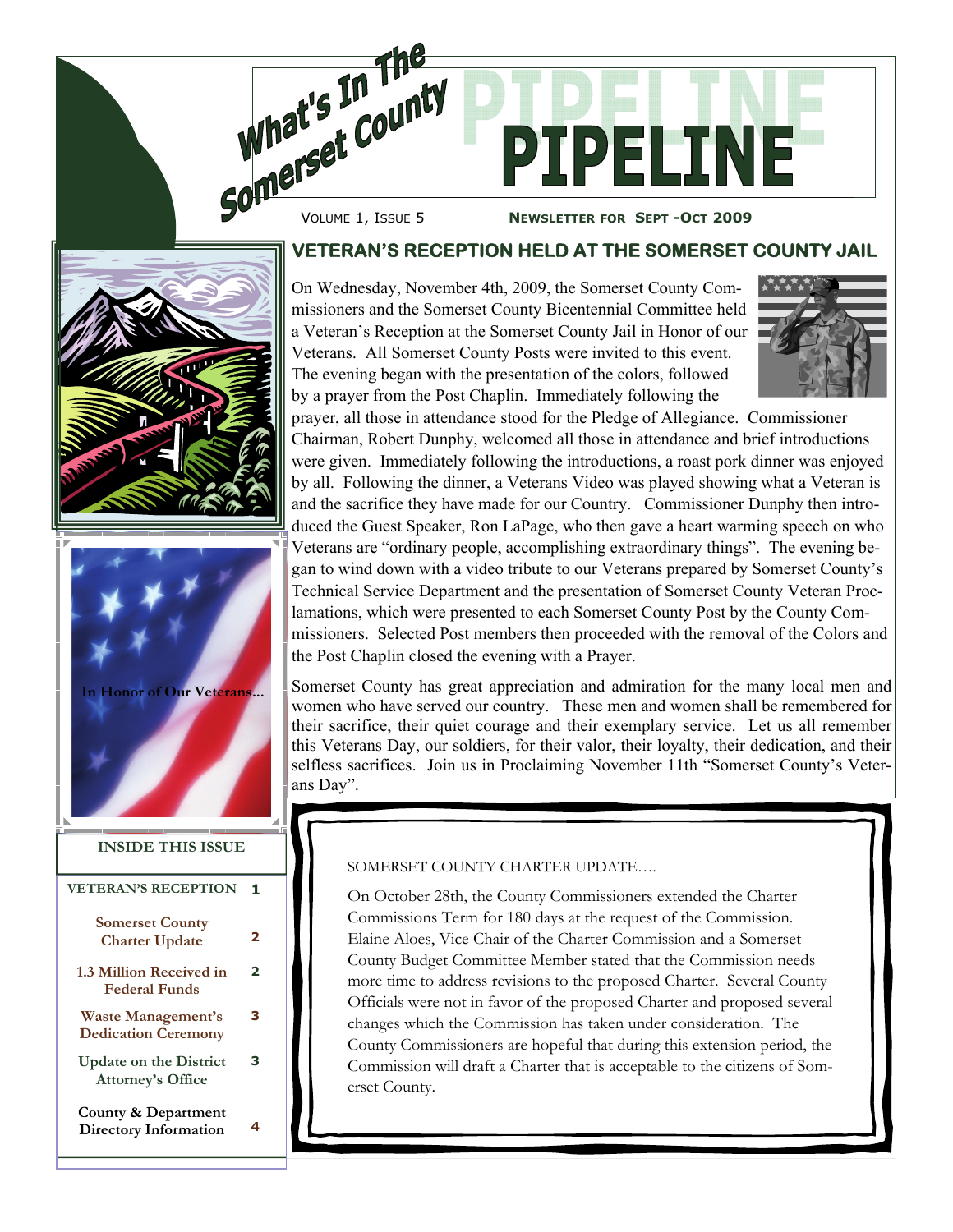### SOMERSET COUNTY RECEIVES 1.3 MILLION IN FEDERAL FUNDS

In January of 2009, the Somerset County Commissioners signed an agreement with Russ Reid Company of Washington D.C. to assist them in securing federal funds for the following projects:



1) The first project was for the upgrading of the County's Emergency Operations Center (EOC). In 2003, the Maine Emergency Management Agency (MEMA) performed a vulnerability assessment on Somerset County's Emergency Operations Center. The assessment came back documenting numerous inadequacies and functionality issues with the Center and County Officials became extremely concerned about the risks and liability and knew they had to do something. Timing was not in their favor, for Somerset County had just built a 30 million dollar jail facility based on the assumption that boarding revenues would as-

sist the County taxpayers in paying for this huge debt not only to have the State turn around and introduce "Jail Consolidation". Due to the new law, Somerset County had lost its ability to collect the boarding revenues it needed to help pay for this huge debt. Not only did County Officials feel like they had been swept under the rug, they knew that the likely hood of the taxpayers supporting another capital need was slim to none. Searching for another alternative to address the immediate risks and liability issues associated with inadequacies and functionality issues of the EOC, the Commissioners signed a contract with Russ Reid Company to assist them with the application process and follow-up needed to convince the congressional delegation and staff that this was project was extremely important to the public safety of Somerset County. In August and September, Congressional Delegation members and staff, visited the County's EOC and concluded that this project was indeed extremely important to Somerset County in order to address public safety issues County wide. In October, Somerset County received the news that the EOC upgrade request had been funded at the federal level in the amount of \$550,000 dollars. This success has brought tremendous relief and excitement to Somerset County Officials. Now, they can begin to address the inadequacies and functionality issues cited in MEMA's vulnerability assessment.

 2) The second project was to address communication issues up the Rte 201 Corridor. County Officials were extremely concerned with the inability of law enforcement agencies, fire departments, and ambulance services, to communicate



with one another during an emergency response; or the inability of HAZMAT teams and EMA officials to communicate with each other during a disaster along the Rte 201 Corridor. For years, first responders have spoken out about their inability to communicate by cell phone or radio in certain areas throughout the "Route 201 Corridor" of Somerset County. County Officials, through federal funding, now had the opportunity to assist these agencies in resolving this issue by proposing the construction of at least six new communication towers strategically located up the Route 201 Corridor. In November, Somerset County received notification from Russ Reid that the funding for three of towers (\$500,000) was highly probable. County Officials are once again, very excited about the probability of addressing these communication issues up the Rte 201 Corridor and are currently working on a plan that will not only address

these communication issues but provide additional revenue to help support the maintenance and upgrades of these towers without having to go to the taxpayers for additional funding.

3) The third project was submitted by Somerset County's Economic Development Corporation addressing transportation issues along the two major East/West and North/South Corridors. This request was for the purchase of two 18 passenger-accessible buses to provide service along two major East/West and North/South Corridors within the county. One route would cover the Corridor from Pittsfield to Norridgewock; the second route would cover the corridor from Fairfield to Madison. The morning and late afternoon routes would be designed as commuter routes offer-

ing transportation to major employers, medical providers, and other destinations critical to the well-being of citizens in Somerset County. It would also offer transportation access to the youth attending physical activity programs and allow the general public access to sites of interest. In November, County Officials were notified by Russ Reid that this project (\$300,000) was also on its way to being funded; however, the funding would be funneled through Maine Department of Transportation.

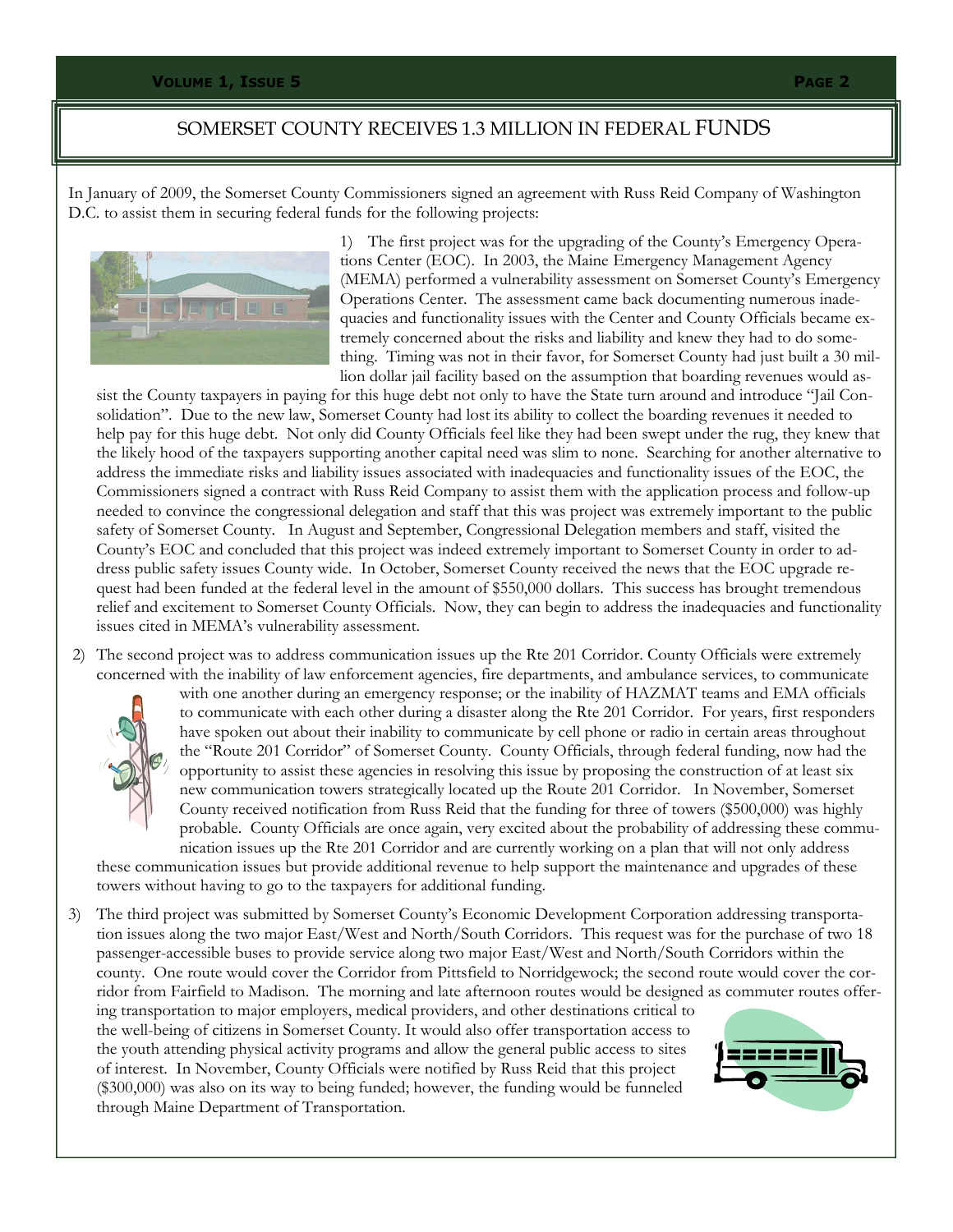# Corbin Academy students attend Crossroads Landfill Gas-to-Energy Facility Dedication...

# Corbin Academy students attend Crossroads Landfill Gas-to-Energy Facility Dedication...

Commissioner Lynda Quinn and Corbin Academy students as well as many other distinguished guests were invited to attend Crossroads Landfill Gas-to-Energy Facility Dedication on September 17th at Waste Management in Norridgewock. The students learned first hand how landfill gas will generate up to 4 megawatts of electricity to feed 3,500 homes. How? By using an intricate piping network that will gather the gas from the landfill, compress it and feed it to three engines; these engines will then generate power and be able to supply energy for the New England power grid. Students learned how landfill gas, like wind and solar power, is a natural resource that can produce clean energy and provide a stable, regional source of alternative energy and



provide a stable, regional source of alternative en-

acility dedication began with a welcome from District Manager, Jeff McGowan followed by ks from the Honorable John Baldacci, New nd Engineering Manger, Steve Poggi and WM President, Chris DeSantis. A tour was then followed by the Ribbon-Cutting and Dedica-The students of Corbin Academy were able to ipate in the Ribbon Cutting.

*1st Row Left to Right: Corbin Academy Students – Jacob Warren, Christy Smith, James Norton and Emily York and WM District Manager, Jeff McGowan.* 

*2nd Row – Chris DeSantis, VP, WM New England; Honorable Governor John Baldacci and Steve Poggi, WM New England Engineer* 

### Update from the District Attorney's Office….

The District Attorney's Office has a new face added to its staff. Julie Smith of Madison has joined the District Attorney's Office as one of its legal secretaries. Julie is our receptionist and will be handling all our restitution collection and distribution. She can be contacted at our Skowhegan Office during regular business hours with any questions regarding restitution.

We are also pleased to announce that Kristen Washburn is our new Victim/Witness Advocate, a position that was vacated by Pamela Mitchell. We thank Pam for her many years of dedicated service. Kristen will be responsible for assisting victims and witnesses through the court process and can be contacted at our Skowhegan Office during regular business hours with any questions that victims or witnesses have regarding their cases and the court process.

District Attorney Fowle is also pleased to announce that his office is aggressively prosecuting crimes against older people. There has been a new Multidisciplinary group created to serve as watchdogs in crimes against older people and against people incapable of handling financial and other matters. "We want older people to get help right away. Criminals who target elderly people are going to get special focus and scrutiny from this office. We are going to pursue them vigorously, and in this effort we have a lot of partners." If anyone is aware of any elderly person who is a victim of a crime, abuse or exploitation, please contact Kristen Washburn at our office and it will be investigated.